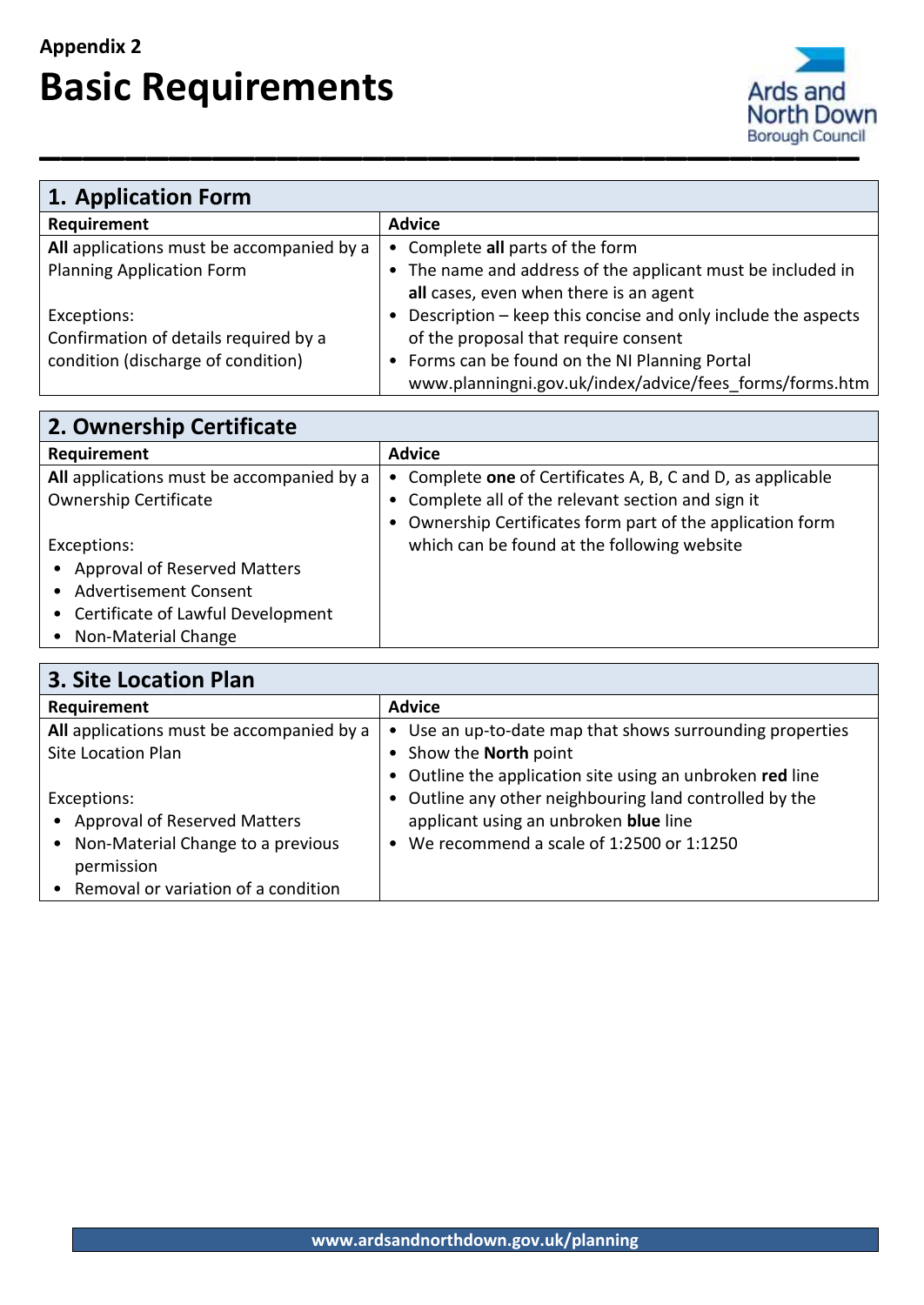| 4. Plans and Drawings                                                                                                    |                                                                                                           |  |
|--------------------------------------------------------------------------------------------------------------------------|-----------------------------------------------------------------------------------------------------------|--|
| Requirement                                                                                                              | <b>Advice</b>                                                                                             |  |
| Applications must be accompanied by appropriate                                                                          | • See guidance in the following sections of this                                                          |  |
| plans and drawings to a specified scale                                                                                  | table                                                                                                     |  |
|                                                                                                                          | • Applications for Demolition in a Conservation                                                           |  |
|                                                                                                                          | Area only require existing and proposed plans for                                                         |  |
|                                                                                                                          | the demolition itself (not any new buildings)                                                             |  |
| Requirement                                                                                                              | <b>Advice</b>                                                                                             |  |
| <b>Elevations</b>                                                                                                        | • Provide both existing and proposed elevations                                                           |  |
| A technical drawing that shows the external appearance of<br>the proposal from each of its four sides                    | • Provide all elevations affected by the proposal including<br>both side elevations of an extension       |  |
|                                                                                                                          | • Make sure that the elevations match the floor plans                                                     |  |
| Exceptions:                                                                                                              | • Label the orientation of the elevation (e.g. North, South,                                              |  |
| Applications for change of use only (where no external                                                                   | East, West; or North West, North East, South East and                                                     |  |
| changes proposed)                                                                                                        | South West)                                                                                               |  |
|                                                                                                                          | • We recommend a scale of 1:50 or 1:100                                                                   |  |
| <b>Floor Plans</b><br>A technical drawing that shows the internal layout of the                                          | • Provide both existing and proposed floor plans<br>• Make sure that the floor plans match the elevations |  |
| building                                                                                                                 | • Include each floor of the building/s                                                                    |  |
|                                                                                                                          | • Label the floors (e.g. basement, ground, first, second,                                                 |  |
| When is it needed?                                                                                                       | third, fourth floor etc.)                                                                                 |  |
| All applications including proposals for a change of use                                                                 | • We recommend a scale of 1:50 or 1:100                                                                   |  |
|                                                                                                                          |                                                                                                           |  |
| Exceptions:<br>• Applications for Advertisement Consent                                                                  |                                                                                                           |  |
| <b>Roof Plan</b>                                                                                                         | • Provide both existing and proposed roof plans                                                           |  |
| A technical drawing that shows the design of the roof from                                                               | • Label as a roof plan                                                                                    |  |
| above                                                                                                                    | • We recommend a scale of 1:50 or 1:100                                                                   |  |
| When is it needed?                                                                                                       |                                                                                                           |  |
| • For complex roof designs                                                                                               |                                                                                                           |  |
| Proposals that include a roof terrace                                                                                    |                                                                                                           |  |
| • Alterations to the roof of a Listed Building                                                                           |                                                                                                           |  |
| Levels                                                                                                                   | • Provide both existing and proposed ground and finished                                                  |  |
| "Spot levels" show ground and finished floor levels on a plan                                                            | floor levels<br>• Levels to indicate a specified datum point                                              |  |
| When is it needed?                                                                                                       | • Provide a good spread of levels across the site                                                         |  |
| For proposals that involve a change of existing ground or                                                                | • Include levels on adjacent land impacted by the proposal                                                |  |
| floor levels (e.g. a raised deck, raised patio, sunken terrace                                                           |                                                                                                           |  |
| garden, new buildings or development on a slope)                                                                         |                                                                                                           |  |
| Exceptions:                                                                                                              |                                                                                                           |  |
| • Where the change in ground or floor levels are clear from                                                              |                                                                                                           |  |
| the elevation drawings                                                                                                   |                                                                                                           |  |
| <b>Sections</b>                                                                                                          | Provide both existing and proposed sections<br>$\bullet$                                                  |  |
| A technical drawing that shows a cut-away section of the                                                                 | We recommend a scale of 1:50, 1:100 or 1:200                                                              |  |
| building or land                                                                                                         | Include levels on adjacent land impacted by the proposal<br>$\bullet$                                     |  |
| When is it needed?                                                                                                       |                                                                                                           |  |
| For proposals that involve a change of existing ground or                                                                |                                                                                                           |  |
| floor levels (e.g. a raised deck, raised                                                                                 |                                                                                                           |  |
| patio, sunken terrace garden, new buildings or                                                                           |                                                                                                           |  |
| development on a slope)                                                                                                  |                                                                                                           |  |
| To demonstrate the internal cill height of a window where<br>overlooking issues are critical (e.g. a roof light or high- |                                                                                                           |  |
| level window)                                                                                                            |                                                                                                           |  |
| Internal changes to the floor of a Listed Building or                                                                    |                                                                                                           |  |
| alterations to a staircase in a Listed Building                                                                          |                                                                                                           |  |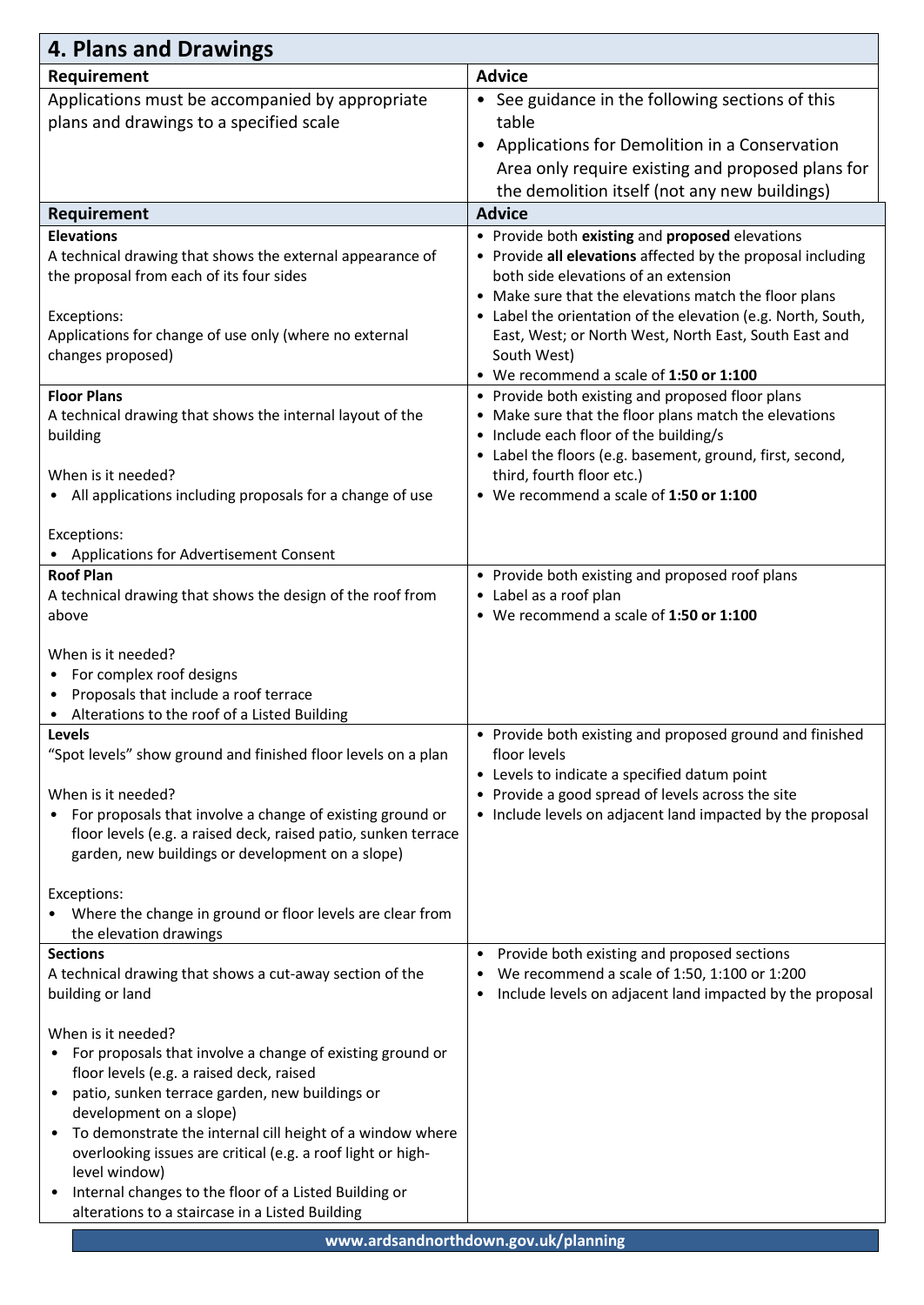| 5. Pre-application Community Consultation Report                                                                                                                                                                                                                                                                                              |                                                                                                                                                                                                                                                                                                                                                                                                                                                                                                                                                                                                |  |
|-----------------------------------------------------------------------------------------------------------------------------------------------------------------------------------------------------------------------------------------------------------------------------------------------------------------------------------------------|------------------------------------------------------------------------------------------------------------------------------------------------------------------------------------------------------------------------------------------------------------------------------------------------------------------------------------------------------------------------------------------------------------------------------------------------------------------------------------------------------------------------------------------------------------------------------------------------|--|
| Requirement                                                                                                                                                                                                                                                                                                                                   | <b>Advice</b>                                                                                                                                                                                                                                                                                                                                                                                                                                                                                                                                                                                  |  |
| <b>All Major Planning Applications</b><br>A report that confirms that pre-application community<br>consultation has taken place in line with the statutory<br>minimum requirements and any other requirements set<br>out in the Council's response to the "Prior Application<br>Notice" (PAN)                                                 | • The report should include the following details: $\sqrt{\ }$ Details of any<br>community or residents' steering group(s) established;<br>$\checkmark$ what consultation was undertaken, when and with whom;<br>$\checkmark$ dates, venues and numbers attended for all consultation events<br>and meetings;<br>$\checkmark$ details of how public events were made as accessible as possible<br>to all members of the community;                                                                                                                                                             |  |
| When is it needed?<br>• All applications for Major development                                                                                                                                                                                                                                                                                | $\checkmark$ evidence of the consultation, e.g. dates and copies of<br>advertisements, reference to material made available at events,<br>minutes of meetings, samples of letters / leaflets if applicable;                                                                                                                                                                                                                                                                                                                                                                                    |  |
| Why is it needed?<br>• To ensure that there has been appropriate pre-<br>application engagement with communities before the<br>application is made<br>• To comply with Sections 27 and 28 of the Planning Act<br>(Northern Ireland) 2011; Article 3(3)(e) of the Planning<br>(General Development Procedure) Order (Northern<br>Ireland) 2015 | $\checkmark$ the comments made by the general public and those consulted;<br>$\checkmark$ whether and how these comments have been taken into<br>account in the development proposals;<br>$\checkmark$ summary of the main issues/comments raised through the<br>consultation and how they have been responded to;<br>details of any amendments to the proposal as a result of the<br>consultation; and<br>$\checkmark$ details of any existing liaison arrangements, agreements with<br>the local community or monitoring that is proposed during the<br>construction and operational phases. |  |
|                                                                                                                                                                                                                                                                                                                                               | Further guidance can be found in Development Management Practice<br>Note 10, at the following webpage:<br>https://www.infrastructure-ni.gov.uk/articles/planning-practice-<br>notes                                                                                                                                                                                                                                                                                                                                                                                                            |  |

| <b>6. Design and Access Statement</b>                                                                                                                                                                                                                                                                                                                                                                                                                                 |                                                                                                                                                                                                                                                                                                                                                                                                                                                                                                                                                                                                                      |  |
|-----------------------------------------------------------------------------------------------------------------------------------------------------------------------------------------------------------------------------------------------------------------------------------------------------------------------------------------------------------------------------------------------------------------------------------------------------------------------|----------------------------------------------------------------------------------------------------------------------------------------------------------------------------------------------------------------------------------------------------------------------------------------------------------------------------------------------------------------------------------------------------------------------------------------------------------------------------------------------------------------------------------------------------------------------------------------------------------------------|--|
| Requirement                                                                                                                                                                                                                                                                                                                                                                                                                                                           | <b>Advice</b>                                                                                                                                                                                                                                                                                                                                                                                                                                                                                                                                                                                                        |  |
| A written statement required for certain types of<br>application that sets out:<br>• the design principles and concepts that have been<br>applied to the development; and<br>• how issues relating to access to the development have<br>been dealt with.                                                                                                                                                                                                              | . The Design & Access Statement must:<br>$\checkmark$ explain the design principles and concepts that have been<br>applied to the development;<br>demonstrate the steps taken to appraise the context of the<br>✓<br>development and how the design of the development takes that<br>context into account;<br>$\checkmark$ explain the policy or approach adopted as to access, and in                                                                                                                                                                                                                               |  |
| When is it needed?<br>• All proposals for Major development<br>• Where the site is within any of the following areas, all<br>proposals for one dwelling or more (including flats and<br>apartments); or where the floor space of the proposed<br>building/s is 100 sqm or greater:<br>$\checkmark$ Conservation Area<br>$\checkmark$ Area of Outstanding Natural Beauty<br>← Area of Townscape Character<br>$\checkmark$ All applications for Listed Building Consent | particular, how:<br>- policies relating to access to, from and within the development<br>have been taken into account,<br>- policies relating to access in the local development plan have<br>been taken into account, and<br>- any specific issues which might affect access to the<br>development for disabled people have been addressed;<br>$\checkmark$ describe how features which ensure access to the development<br>for disabled people will be maintained;<br>state what, if any, consultation has been undertaken on issues<br>$\checkmark$<br>relating to access to the development and what account has |  |
| Exceptions:<br>• Proposals to develop land without compliance with<br>previous conditions<br>• Engineering or mining operations<br>• Change of use (except where the new use involves<br>access by an employee or involves the provision of                                                                                                                                                                                                                           | been taken of the outcome of any such consultation;<br>explain how any specific issues which might affect access to the<br>development have been addressed; and<br>explain the design principles and concepts that have been<br>applied to take into account environmental sustainability.                                                                                                                                                                                                                                                                                                                           |  |
| services to the public $-$ in such case a statement is<br>required on access only)<br>• Waste development<br>Further advice: Development Practice Note 12: Design<br>and Access Statements                                                                                                                                                                                                                                                                            | Why is it needed?<br>. To enable the Council to assess the design and access impacts of<br>proposals of a certain scale or within a designated area<br>. To comply with Sections 40(3) an 86(2) of the Planning Act<br>(Northern Ireland) 2011; and Article 3(3)(f) and 6 of the Planning<br>(General Development Procedure) Order (Northern Ireland) 2015                                                                                                                                                                                                                                                           |  |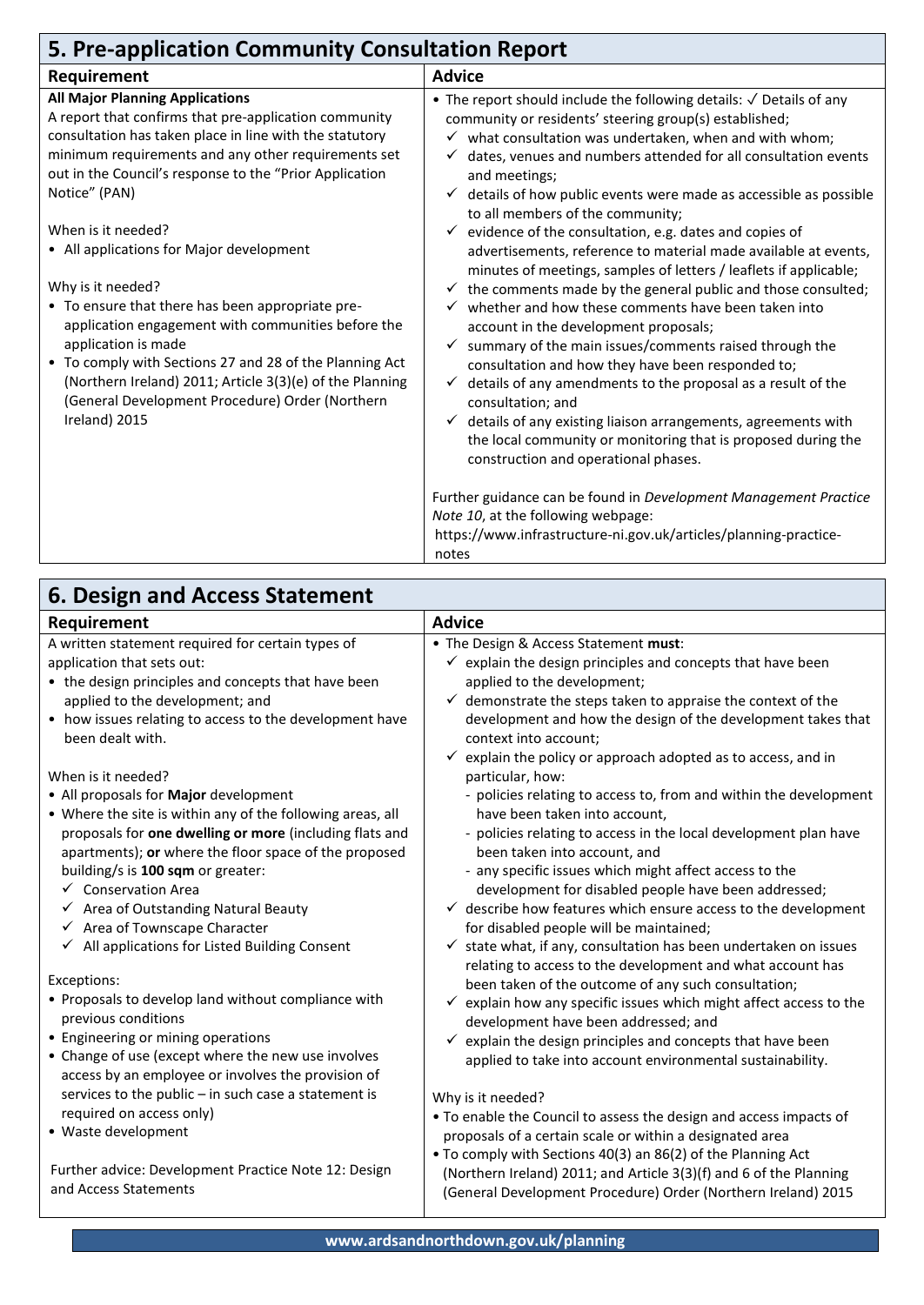| 7. Fee                                                                                                                                                                                                                                                                                                                                                                                                                                                                                                                                                                                                                                                                                                                                                                                                                                                                                                                                                                                                                                                                                                                                                                                                                                                                                                                                                                                                                                                                                                                                                                                                                                                                                                                                                                                                                                                                                                                                           |                                                                                                                                                                                                                                                                                                                                                                                                                                                                                                                                                                                                                                                                                                                                                                                                                                                                                                                                                                                                                                                             |  |
|--------------------------------------------------------------------------------------------------------------------------------------------------------------------------------------------------------------------------------------------------------------------------------------------------------------------------------------------------------------------------------------------------------------------------------------------------------------------------------------------------------------------------------------------------------------------------------------------------------------------------------------------------------------------------------------------------------------------------------------------------------------------------------------------------------------------------------------------------------------------------------------------------------------------------------------------------------------------------------------------------------------------------------------------------------------------------------------------------------------------------------------------------------------------------------------------------------------------------------------------------------------------------------------------------------------------------------------------------------------------------------------------------------------------------------------------------------------------------------------------------------------------------------------------------------------------------------------------------------------------------------------------------------------------------------------------------------------------------------------------------------------------------------------------------------------------------------------------------------------------------------------------------------------------------------------------------|-------------------------------------------------------------------------------------------------------------------------------------------------------------------------------------------------------------------------------------------------------------------------------------------------------------------------------------------------------------------------------------------------------------------------------------------------------------------------------------------------------------------------------------------------------------------------------------------------------------------------------------------------------------------------------------------------------------------------------------------------------------------------------------------------------------------------------------------------------------------------------------------------------------------------------------------------------------------------------------------------------------------------------------------------------------|--|
| Requirement                                                                                                                                                                                                                                                                                                                                                                                                                                                                                                                                                                                                                                                                                                                                                                                                                                                                                                                                                                                                                                                                                                                                                                                                                                                                                                                                                                                                                                                                                                                                                                                                                                                                                                                                                                                                                                                                                                                                      | <b>Advice</b>                                                                                                                                                                                                                                                                                                                                                                                                                                                                                                                                                                                                                                                                                                                                                                                                                                                                                                                                                                                                                                               |  |
| Applications for the following must be accompanied by a Fee<br>(*exemptions apply):<br>planning permission<br>approval of reserved matters<br>removal or variation of condition<br>advertisement consent<br>hazardous substance consent<br>certificate of lawful use or development<br>٠<br>A fee is not required for applications for the following:<br>discharge of conditions<br>works to a tree covered by a Tree Preservation Order or<br>$\bullet$<br>within a Conservation Area<br>determine whether Listed Building Consent is required<br>$\bullet$<br><b>Listed Building Consent</b><br>$\bullet$<br>demolish a building with an Area of Townscape/Village<br>$\bullet$<br>Character<br>determine whether Conservation Area Consent is required<br><b>Conservation Area Consent</b><br>Non-Material Change to a planning permission<br>٠<br>Modify or discharge a planning agreement<br>٠<br>*Exceptions:<br>Works to a dwelling or within its curtilage to provide access<br>for, or improve the safety, health or comfort of a disabled<br>person<br>Works for the purpose of providing means of access for<br>$\bullet$<br>disabled persons to or within a public building or premises<br>Change of use whereby planning permission would not<br>$\bullet$<br>normally be required were it not for a restrictive planning<br>condition<br>Applications made by or on behalf of a club, society or other<br>$\bullet$<br>organisation (including any persons administering a trust)<br>which is not established or conducted for profit, and the<br>following conditions specified are satisfied:<br>$\checkmark$ the application relates to the provision of community<br>facilities (including sports grounds) and playing fields; and<br>$\checkmark$ the council is satisfied that the development is to be<br>carried out on land which is, or is intended to be,<br>occupied by the club, society or other organisation and to | Other than Categories 6, 8 and 9, the fee shall be<br>$\bullet$<br>calculated as the total amount for each category in<br>Schedule 2<br>For Categories 6, 8 and 9, the fee shall be whichever<br>$\bullet$<br>is the highest category in Schedule 2<br>Certain fees are based on the area to be developed.<br>٠<br>The site area will be taken as the site identified by<br>the Site Location Plan (red line)<br>Where the fee is based on gross floor space, the<br>$\bullet$<br>external measurement of floor space is used, include<br>the thickness of walls<br>EIA development - an additional £10,844 is payable<br>$\bullet$<br>where the proposal is for EIA development and an<br>environmental statement is required<br>Further guidance can be found at the following links:<br>https://www.infrastructure-<br>ni.gov.uk/publications/planning-fees-explanatory-note-<br>applicants<br>Links to The Fees Regulations can be found on the<br>following webpage:<br>https://www.infrastructure-ni.gov.uk/articles/current-<br>planning-legislation |  |
| be used wholly or mainly for the carrying out of its<br>objects<br>Why is it needed?<br>To comply with Article 3(3)(i) of the Planning (General<br>$\bullet$<br>Development Procedure) Order (Northern Ireland) 2015; and<br>the Planning (Fees) Regulations (Northern Ireland) 2015 (as<br>amended)<br>To support the Council's administrative costs for dealing with                                                                                                                                                                                                                                                                                                                                                                                                                                                                                                                                                                                                                                                                                                                                                                                                                                                                                                                                                                                                                                                                                                                                                                                                                                                                                                                                                                                                                                                                                                                                                                           |                                                                                                                                                                                                                                                                                                                                                                                                                                                                                                                                                                                                                                                                                                                                                                                                                                                                                                                                                                                                                                                             |  |
| the application                                                                                                                                                                                                                                                                                                                                                                                                                                                                                                                                                                                                                                                                                                                                                                                                                                                                                                                                                                                                                                                                                                                                                                                                                                                                                                                                                                                                                                                                                                                                                                                                                                                                                                                                                                                                                                                                                                                                  |                                                                                                                                                                                                                                                                                                                                                                                                                                                                                                                                                                                                                                                                                                                                                                                                                                                                                                                                                                                                                                                             |  |